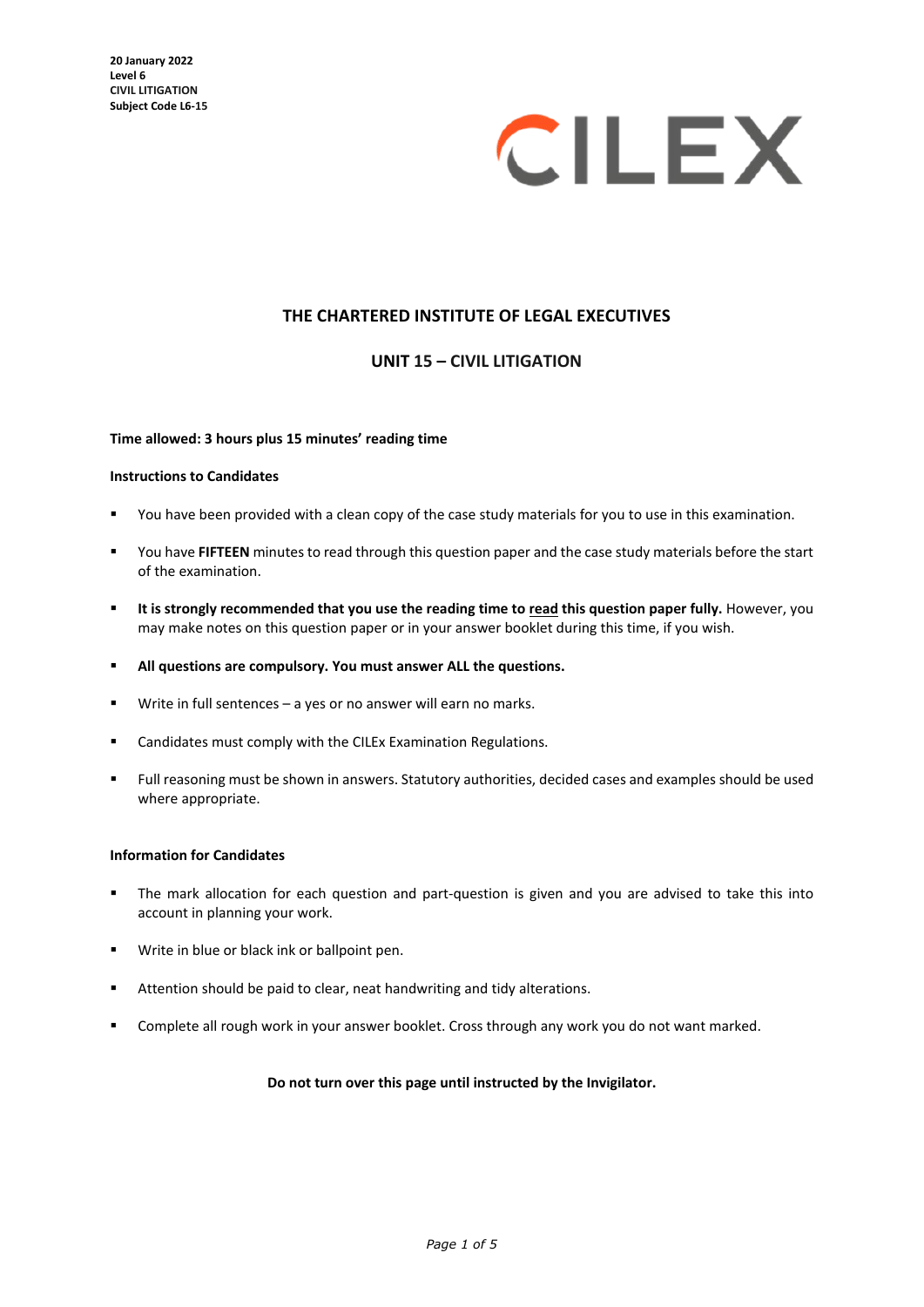Reference: Question relates to **Document 1** of the case study materials.

It is the Monday after your firm received the email from June Bishop. She has an appointment to see Tony Piratin on Wednesday but has contacted you as a matter of urgency. She has received an order from the court, informing her that Mitchells Foods obtained judgment against June's Cakes and Bakes on 6 January.

(a) Explain what application you would now make and the arguments you would raise in support of your application.

*(12 marks)*

Your application is successful and the matter proceeds. The court gives permission for both parties to obtain expert evidence in relation to the cause of the problems with the flour.

(b) Describe the directions the court might give to deal with any differences of opinion that might arise between the experts.

**[NOTE TO CANDIDATES: You are NOT required to draft the directions.]**

*(8 marks)*

*(Total: 20 marks)*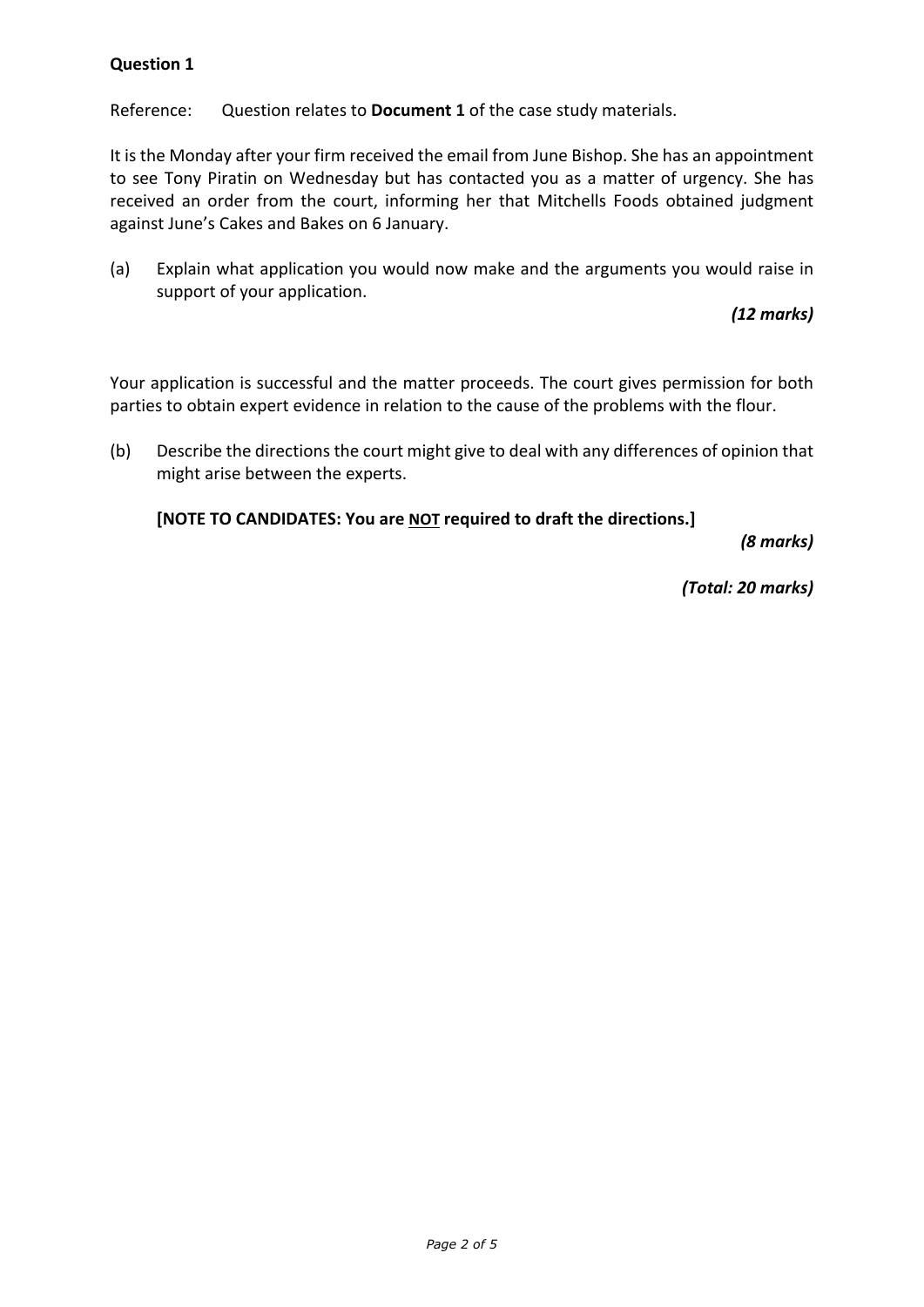Reference: Question relates to **Documents 2 and 3** of the case study materials.

On the basis of the information that you have obtained from Mr Gupta, you assess general damages at around £7,000, with the claim in total being worth in the region of £10,000.

With Mr Gupta's agreement, you complete and send a Claim Notification Form to Helen Dodd's insurer. In its response to the Claim Notification Form, the insurance company states that its insured will accept primary liability but alleges contributory negligence on Mr Gupta's behalf. It alleges that he had flashed his lights as if to allow traffic out from the side road and then drove into its insured's path.

(a) Explain what steps both parties should now take prior to the commencement of court proceedings.

# *(11 marks)*

You are unable to settle the matter with the defendant and so decide to start proceedings.

(b) Explain, with reasons, in which court you would start proceedings and the documents you would send to the court in order to do so.

*(9 marks)*

The case is issued and in their defence the defendant continues to allege contributory negligence. You send the defence to Mr Gupta, so that he can give you his instructions on it.

Mr Gupta then sends you a letter concerning his headaches **[Document 3]**. You successfully apply to the court for permission to obtain further medical evidence. The doctor's report concludes that the headaches are related to the accident and that there is a 30% chance that Mr Gupta will develop epilepsy as a result of the accident.

(c) Explain the actions that you will take in light of the doctor's conclusions.

*(10 marks)*

*(Total: 30 marks)*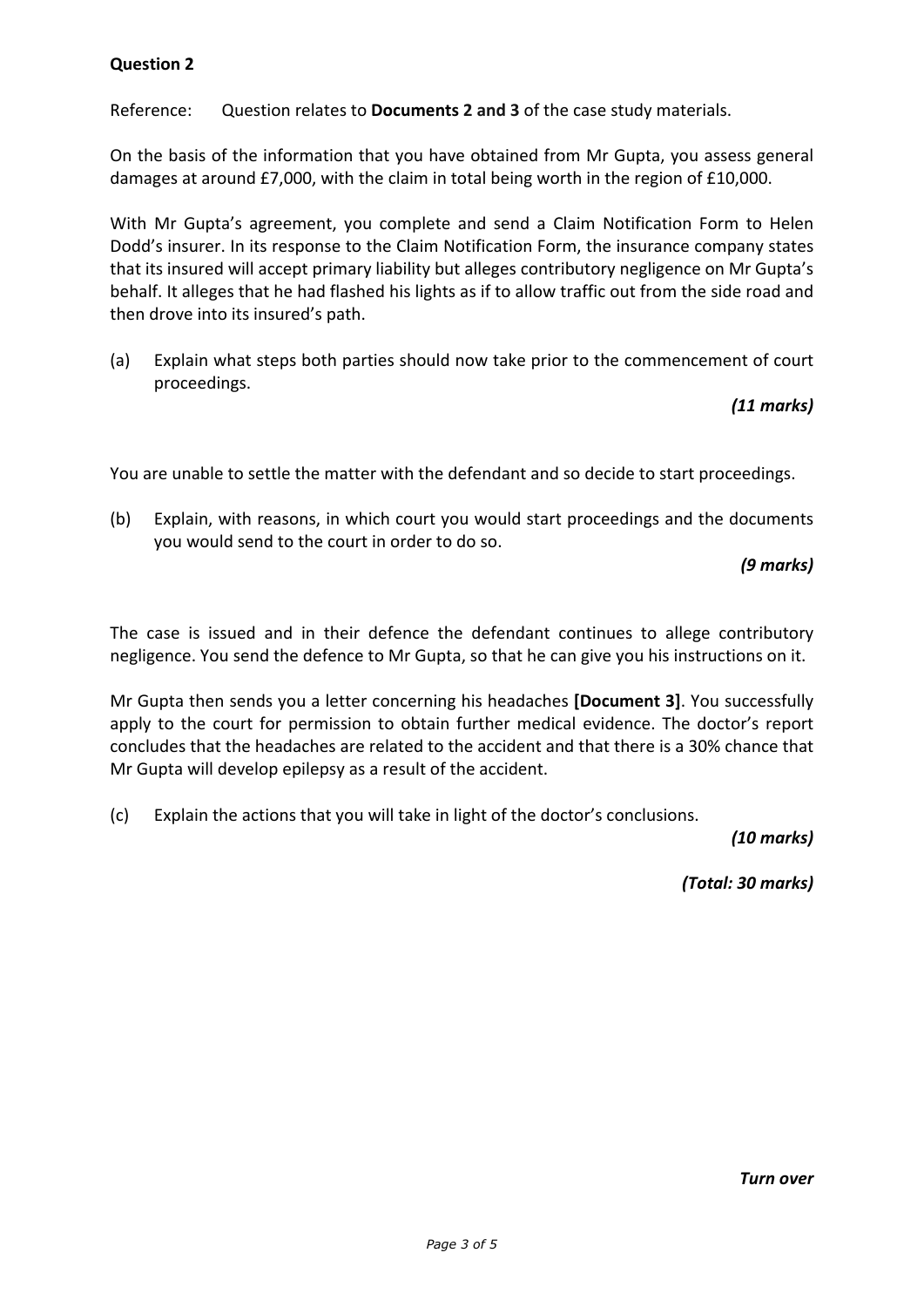Reference: Question relates to **Documents 2 and 3** of the case study materials.

You take the necessary action with respect to the medical evidence and start to prepare for exchange of witness statements. You therefore write to Lukas Stech, who saw the accident and called the ambulance for your client.

You advise Mr Stech that exchange will be taking place and that you will need him to attend the trial in line with the signed statement that you took from him in the first week of December.

Unfortunately, you receive a letter shortly afterwards from his wife, explaining that Mr Stech died two weeks ago.

(a) Describe what steps you would take in order to rely on Mr Stech's evidence at the trial.

*(11 marks)*

You take the necessary steps, and the matter comes to trial.

(b) Explain how the court would view the evidence provided by Mr Stech.

*(10 marks)*

*(Total: 21 marks)*